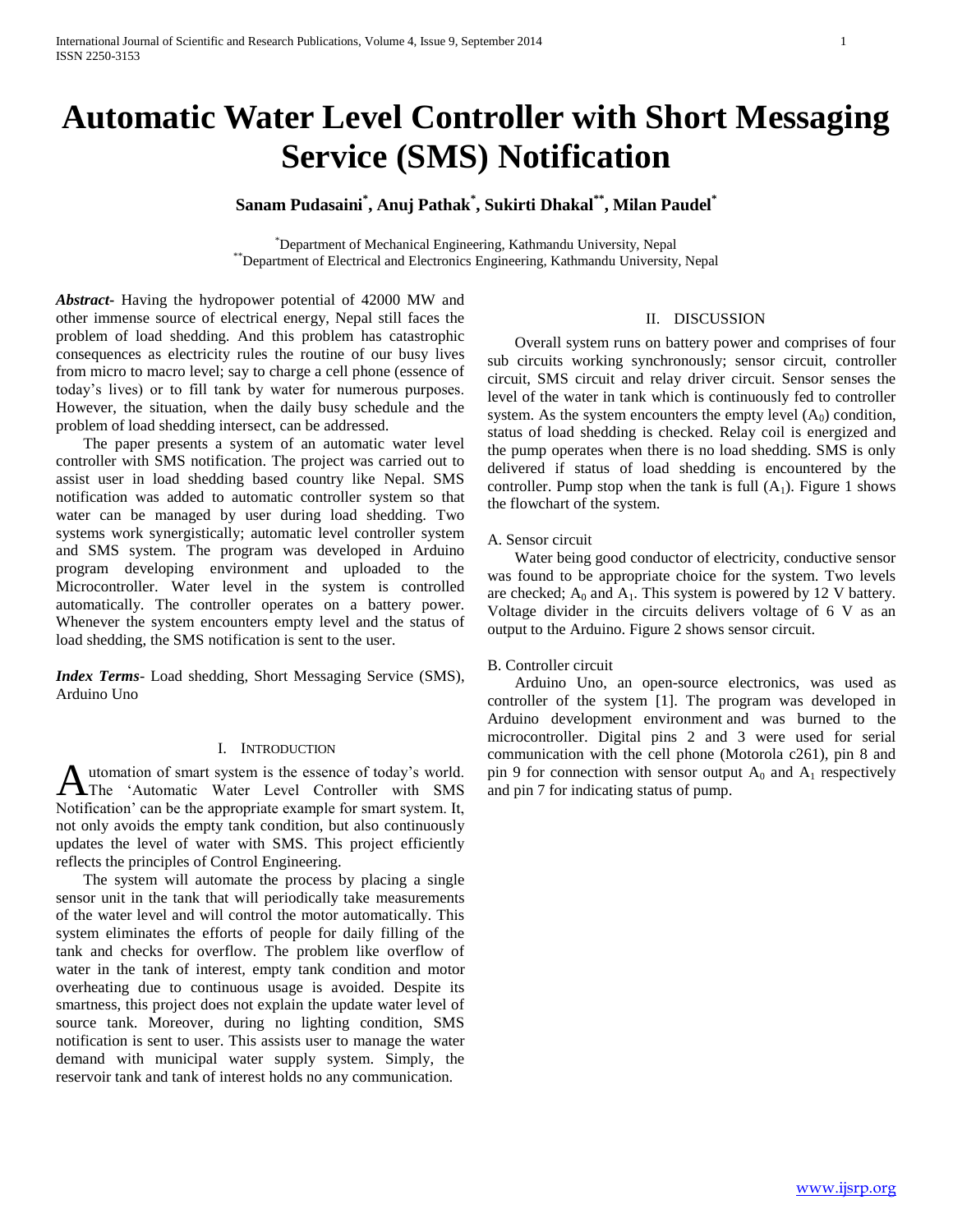

**Figure 1: Flowchart of the system**

#### C. SMS circuit

 Unlike many cell phones, Motorola c261 model supports serial communication with headset plug i.e. with 3/32 mini stereo jack [2]. Moreover it supports AT commands which can be used for Global System for Mobile **(**GSM) control system. The pin layout with their functions and code representation for Arduino is shown in Table 1. AT commands used in the system is shown in Table 2 [3].

#### D. Relay driver circuit

 Figure 4 shows relay driver circuit using the NPN transistor BC548 with forward current gain  $(H_{fe})$  of 110 [4]. The 12V relay (JQC-3FC/T73 model) was connected between the collector and positive rail of the transistor. The relay can handle the pump with rating of 220 V ac with maximum current of 7 A. 470 uF electrolytic capacitor was added at the base of transistor to avoid clicking of relay. Moreover clean switching of the relay was obtained. Another 470uF capacitor is added parallel to the relay coil. Steady current was maintained through the relay coil to avoid relay clicking during momentarily variation of signal.





**Figure 3: 3/32 mini stereo jack connected**

 IN4007 diode protects the transistor by eliminating back e.m.f when the relay switches off [5]. LED indicates status of the relay. Value of resistor R<sub>1</sub> was calculated to 13.5 k $\Omega$  for base voltage  $(V_b)$  of 5 V, supply voltage (V) of 12 V, 0.7 V of transistor biasing and relay resistance(R) of 350  $Ω$ . But R1 was set to 1 kΩ to pull collector to ground as transistor goes in saturation and to achieve effective switching. Figure 4 shows relay driving circuit.

Relay current (I) = 
$$
\frac{v}{R}
$$
 Equation 1  

$$
R_1 = \frac{(v_b - 0.7) \times H_{fe}}{I}
$$
 Equation 2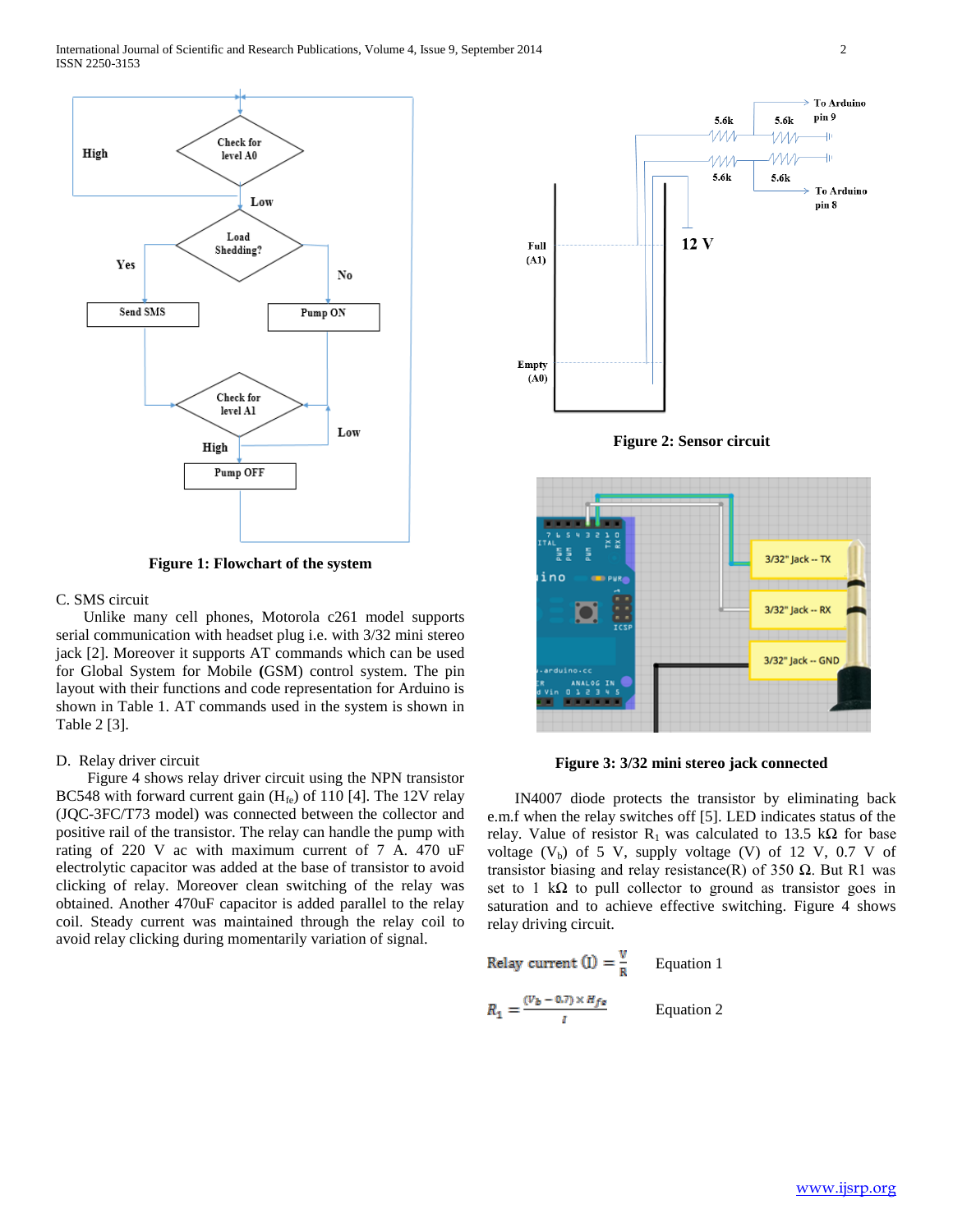

**Figure 4: Relay driver circuit**





| Plug          | <b>Function</b>       | <b>Represented in code</b>                                    |
|---------------|-----------------------|---------------------------------------------------------------|
| <b>Sleeve</b> | Ground                | <b>NA</b>                                                     |
| <b>Ring</b>   | Phone TX/Arduino RX   | $S\text{Serial2Mobile}(\langle \text{Arduino pin}\rangle, X)$ |
| <b>Tip</b>    | Phone $RX/Arduino TX$ | $S\text{Serial2Mobile}(X, < \text{Arduino Pin>})$             |

**Table 1: Pin layout, function and code representation for 3/32 mini stereo jack**

**Table 2: AT commands used in Arduino**

| S.N                     | Code                                            | <b>Function</b>                    |
|-------------------------|-------------------------------------------------|------------------------------------|
| 1                       | mySerial.println("AT");                         | Wake up cell phone                 |
| $\mathbf{2}$            | $my\text{Serial.println("AT+CMGF=1");}$         | Put phone into SMS mode            |
| 3                       | mySerial.println("AT+CMGW=\"+977984162**99\""); | Creates new message to user number |
| $\overline{\mathbf{4}}$ | mySerial.print("tank is empty");                | Message contents                   |
| 5                       | mySerial.write(byte(26));                       | Signals end of message             |
| 6                       | $mySerial.println("AT+CMS=1")$ ;                | Sends message at SIM index of 1    |